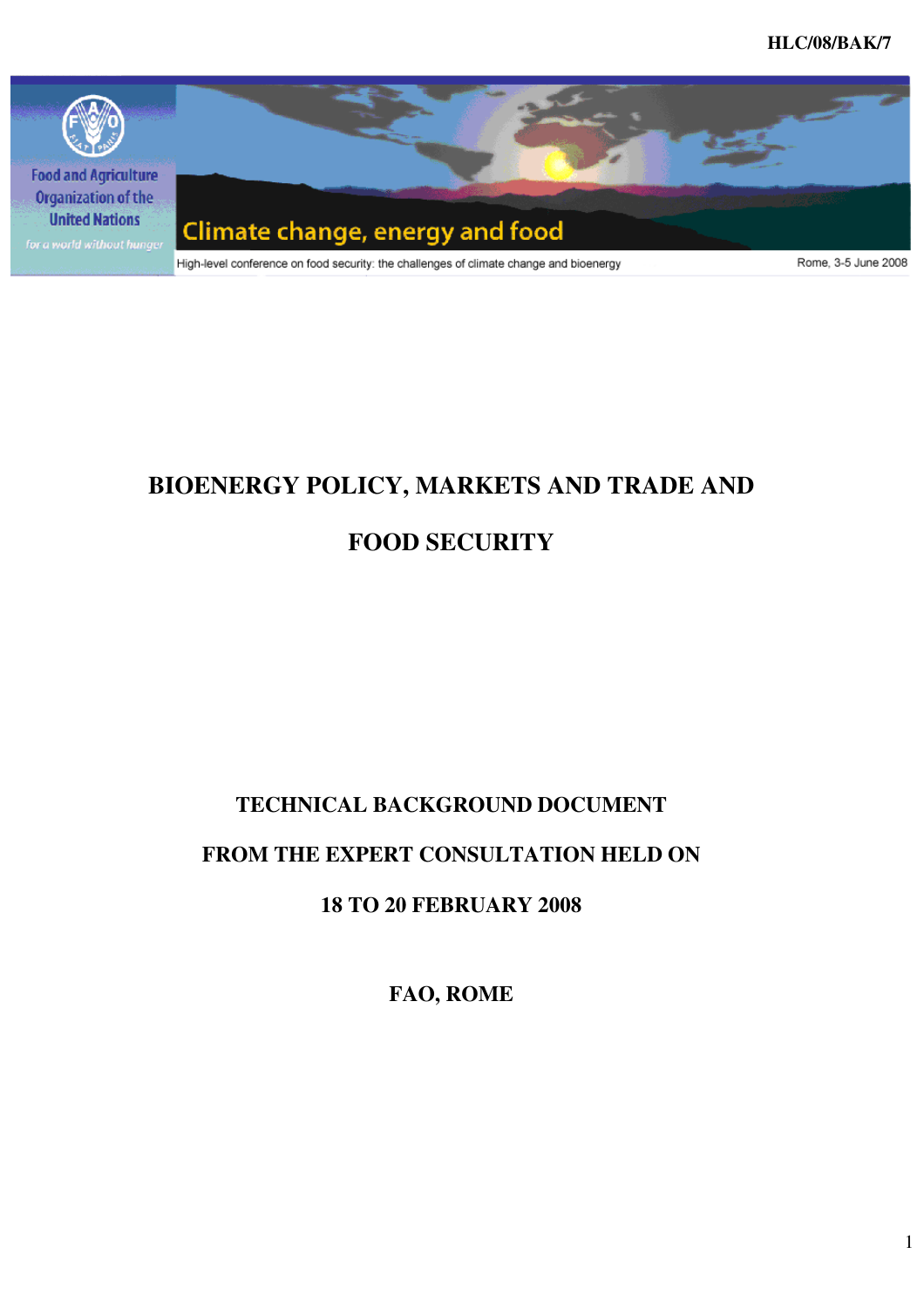# **BIOENERGY POLICY, MARKETS AND TRADE AND FOOD SECURITY**

#### **Introduction**

This report synthesizes the main points made by Expert Group 5, on 'Bioenergy policy, markets and trade and food security', and Expert Group 6, on 'Global perspectives on fuel and food security', which met jointly from 18-20 February, 2008 at FAO headquarters in Rome. The report focuses on the state-of-the-art, specifically:

- The knowledge base: the longer perspective, knowledge gaps, information needs.
- Impacts on food security: availability, access, utilization, stability.
- Possible technical and policy response: regional, national, international.
- Main findings and recommendations: short, medium and long-term.
- Priority criteria for policy decisions.

#### **The knowledge base**

#### *The Global Perspective to 2050*

Two of the main drivers of trends in demand for food, feed, fibre and fuel are income and population growth. These projections indicate that population numbers in developed countries have already peaked and food demand has more or less reached the saturation point. However, in developing countries rising incomes, continuing population growth and increasing rates of urbanization mean that more and more people are becoming net consumers of food and fibre products, and have more intense energy demands.

Although growth in demand for cereals is projected to slow, the rise in per-capita incomes that is foreseen in many parts of the developing world will translate into rapidly growing demand for animal protein, especially pigmeat and poultry, with consequent increase in demand for feed. This in turn implies increasing demand for agricultural land and water, although less than if a large part of the demand growth were for beef, with its very high feed requirement compared to pigs and poultry. Overall, FAO forecasts a further slow-down in the demand for agricultural resources to support food production in the period to 2050, even considering the shift toward more animal protein in the diet, resulting in a decline in the growth rate for world agricultural food production from 1.6 percent per year in the period 2000-2015 to 0.8 percent per year in the period 2030-2050.

Even with a slow-down in the growth of food demand and further improvements in yields, FAO anticipates the need for an additional 200 million hectares of land to be brought under cultivation by 2050 - an increase of 14 percent compared with 2006. However, despite the fact that some parts of the world are facing limits on the availability of agricultural water and land, in the absence of climate change, increases in demand for water and land are not projected to be a major factor in determining world market prices for food.

Current projections to 2030 suggest that globally the share of food spending in average household expenditure will continue to decline. This result follows from two fundamental trends. On the one hand, as incomes rise, proportionately less expenditure will be allocated to food and food services. On the other, and importantly, agricultural commodity prices have exhibited a long-term trend decline in real terms for many decades, due mainly to rapid technological progress in agriculture which lowered unit costs of production, and to a slowdown in demand growth.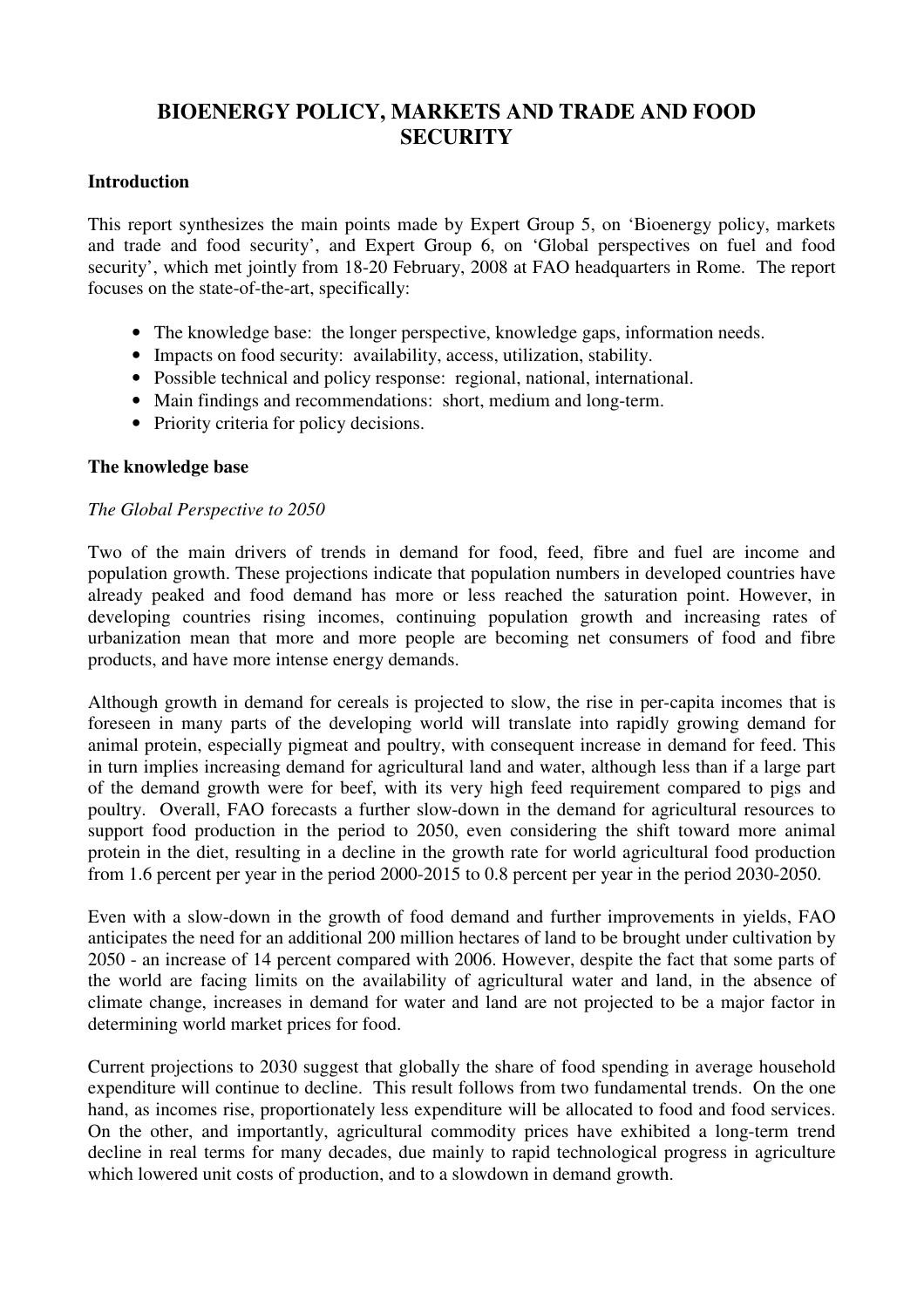However, against this long term global perspective for agriculture and food, recent developments appear to be showing signs that the new challenges of increased demand generated by first generation biofuel production are changing markets. Agricultural commodity prices rose sharply in 2006 and 2007. The surge in prices has been led primarily grains, but prices of other commodities, with the exception of sugar, have also increased significantly. Moreover, high international prices for food crops such as grains continue to ripple through the food value/supply chain, contributing to a rise in retail prices of such basic foods as bread or pasta, meat and milk. According to FAO the global food price index rose by 9 percent in 2006 and by 23 percent in 2007. This has triggered a widespread and commonly shared concern about food price inflation, a fear which is fuelling debates about the future direction of agricultural commodity prices in exporting as well as importing countries, be they rich or poor. There is mounting evidence to suggest that the long term decline in real prices of agricultural commodities has shifted to a new paradigm in which agricultural prices have a strong link to energy prices, not only via input costs, but determined by a competitive food versus fuel price linkage. Much depends on the future of international energy markets, role of bioenergy, and the policies of governments.

The International Energy Agency considers that on the basis of fossil fuel availabilities, growing energy demand requirements and current policies, the world is facing an unsustainable energy future. In 2004, total energy demand for all uses was 460 exajoules, with about half consumed in OECD countries and the other half in non-OECD countries. Projections to 2030 suggest that demand will increase to around 690 exajoules, of which 40 percent will be consumed in OECD countries and 60 percent in non-OECD countries. Biofuels currently fill only a tiny fraction of this demand, but preliminary FAO analyses suggest that over the medium-term they could supply a greater share, without reducing capacity to meet projected demand for food and other agricultural commodities. These analyses assume that a much greater variety of feedstocks will become commercially viable than at present.

Climate change could put upward pressure on both food and fuel prices through its influence on the pricing of agricultural water and land. Also, the attribution of market value to environmental services to mitigate climate change has the potential to cause significant changes in relative prices for different food items, and an overall increase in the cost of an average food basket for the consumer, with accompanying increases in price volatility.

# *Food and fuel security to 2050*

Food security has always been dependent on the performance of the agricultural sector, both because it is the sector that supplies both food and the main source of livelihood for over one-third of the world's population. In the future, the performance of the sector may also matter for fuel security as well.

Although under current assumptions, the projections foresee an improved food security situation at the global level, not all countries are projected to achieve food consumption levels consonant with requirements for good nutrition. In fact, in a number of low-income countries in Asia and Africa, where rates of under-nourishment and population growth rates are currently high, prospects for rapid economic growth are poor and adverse impacts from climate change are projected, the food security situation may worsen. With increasing urbanization, and with the percent of rural household income coming increasingly from off-farm activities, rural communities may experience a re-orientation of production systems and out-migration of youth and aging of their population. Although agriculture will continue to be the backbone of the rural economy, sources of growth will change towards increased dependence on remittances, new opportunities for agro-tourism and other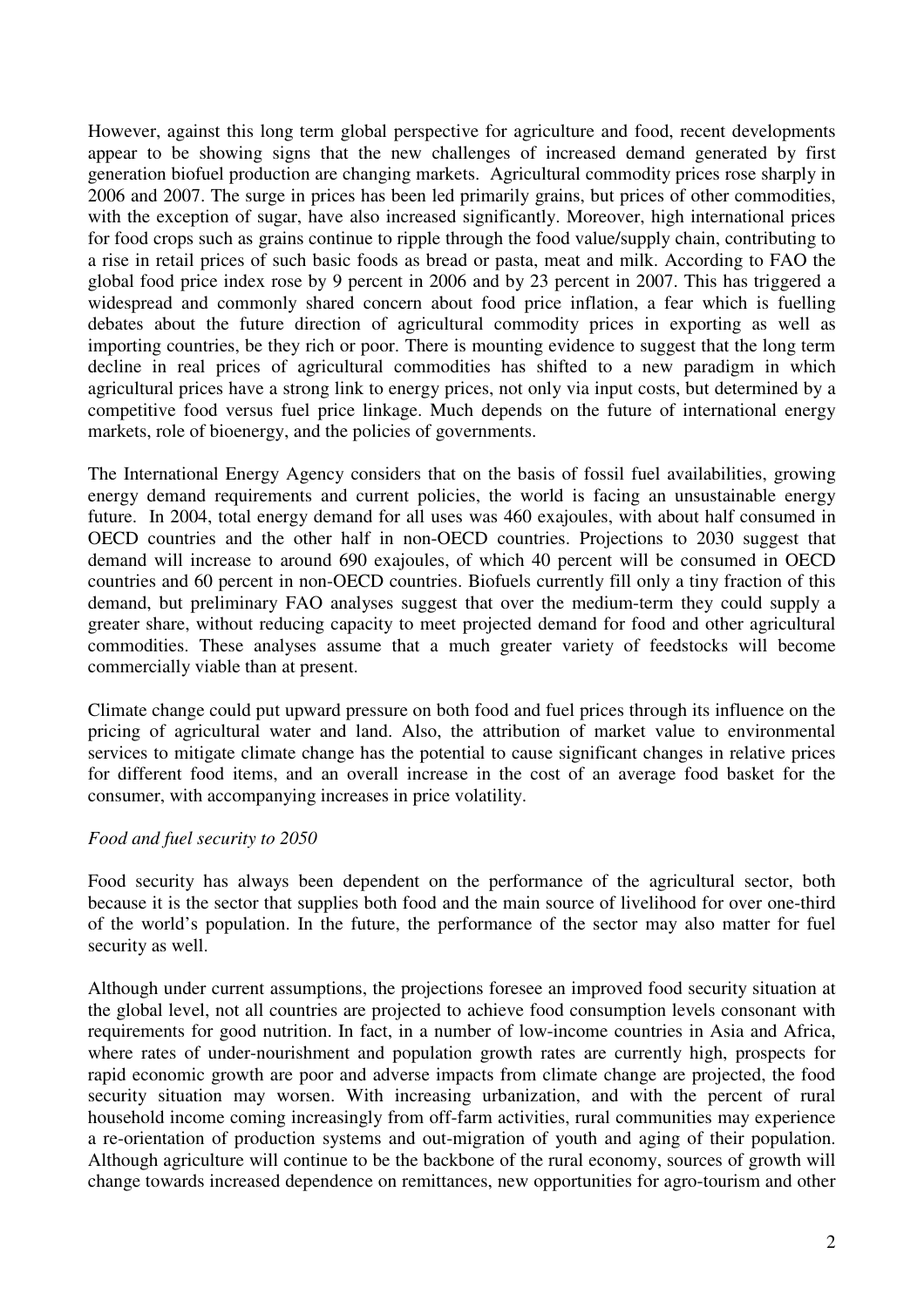environmental services, and integration across communities and cultures through travel and communication. These trends will increase the economic options available to many currently vulnerable rural people and help lift some out of poverty and food insecurity. For others, however, climate change will increase their vulnerability to market-driven shocks and shortages arising because of increased weather variability and higher incidence of extreme weather events.

#### *The growing role of biofuels in the food security equation*

Investments in biofuels have grown rapidly since 2000, accelerating especially in OECD countries and Brazil since 2003, when oil prices began to climb above \$25/barrel to surpass \$100/barrel in early 2008. Between 2001 and 2007, world production of ethanol tripled from 18.5 billion litres to almost 60 billion litres, while biodiesel rose from 1 billion litres to 9 billion litres, almost ten-fold. Steenblik (2007) estimated U.S. corn-based ethanol production at roughly 18 billion litres in 2006 followed by Brazil at 17 billion litres of ethanol from sugar cane, and the EU at 1.6 billion litres. Biodiesel, the other major biofuel, is produced mainly in the EU, with 4.8 billion litres of production in 2006, compared with 850 million litres in the U.S.<sup>1</sup> World production of ethanol and biodiesel in 2006 was 51 billion litres and 6.5 billion litres, respectively. A growing list of developing countries are beginning to invest in feedstocks for the production of ethanol and biodiesel and are watching both the progress and pitfalls of the "big three": Brazil, the EU and U.S.

These developments are set against a background of rapid changes in the rural sectors of developing countries driven by urbanization, trade integration and a reversal of secular declines in world grain and oilseed prices. These prices have risen rapidly since 2005 due to growing demands from countries such as India and China, production shocks in several major exporting countries, declining stocks, the diversion of food stocks to biofuel use, and other factors. Rising food and feed prices have been a boon to surplus producers of these commodities. But the combined effect of rising oil and food prices has stressed many developing economies and poor households, because most of the 82 FAO low-income food-deficit countries are also net oil importers (Runge and Senauer, 2007).

# *Biofuel policies are playing a major role*

 $\overline{a}$ 

Governments in many countries have initiated or updated existing policies to encourage biofuels, sparked mainly by rapidly rising energy prices. Policy objectives include agricultural and rural development, enhancing domestic fuel security, and addressing concerns for climate change. However policy development is increasingly facing pressure concerning the impact of these policies on food security and their environmental impact particularly on net greenhouse gas (GHG) emissions, land-use changes, water depletion and other environmental issues.

The outlook for food, agriculture and energy suggests that the substantial sums spent in OECD countries to subsidize the biofuels sector are encouraging rapid investments that are consuming a growing share of feedgrains, oilseeds and other crops. In the U.S., once a reliable supplier of exported grain and oilseeds for food, biofuels are projected to consume more than 30 percent of record maize harvests in 2007 and as much as 50 percent or more by 2015 even as export demand remains strong, driving prices farther upward. In the EU, ethanol and biodiesel are projected to

<sup>1</sup> Ethanol from maize is processed from dried grain to produce denatured alcohol dried distillers feed grains with solubles (DDGS) and  $CO<sub>2</sub>$ . Sugar cane-based ethanol converts juice from cane to ethanol and  $CO<sub>2</sub>$ , using cane residues to heat and distill the ethanol in a process that is half the cost per litre or less than corn-based fuel. Biodiesel fuels involve different technologies which convert oils or fats from soybeans, rapeseed, sunflowers, oil palm or rendered grease into additives that can be blended with petroleum diesel. These oils are reacted with methanol and potassium chloride to separate the glycerine molecules, which can be sold separately for use in soap or cosmetics.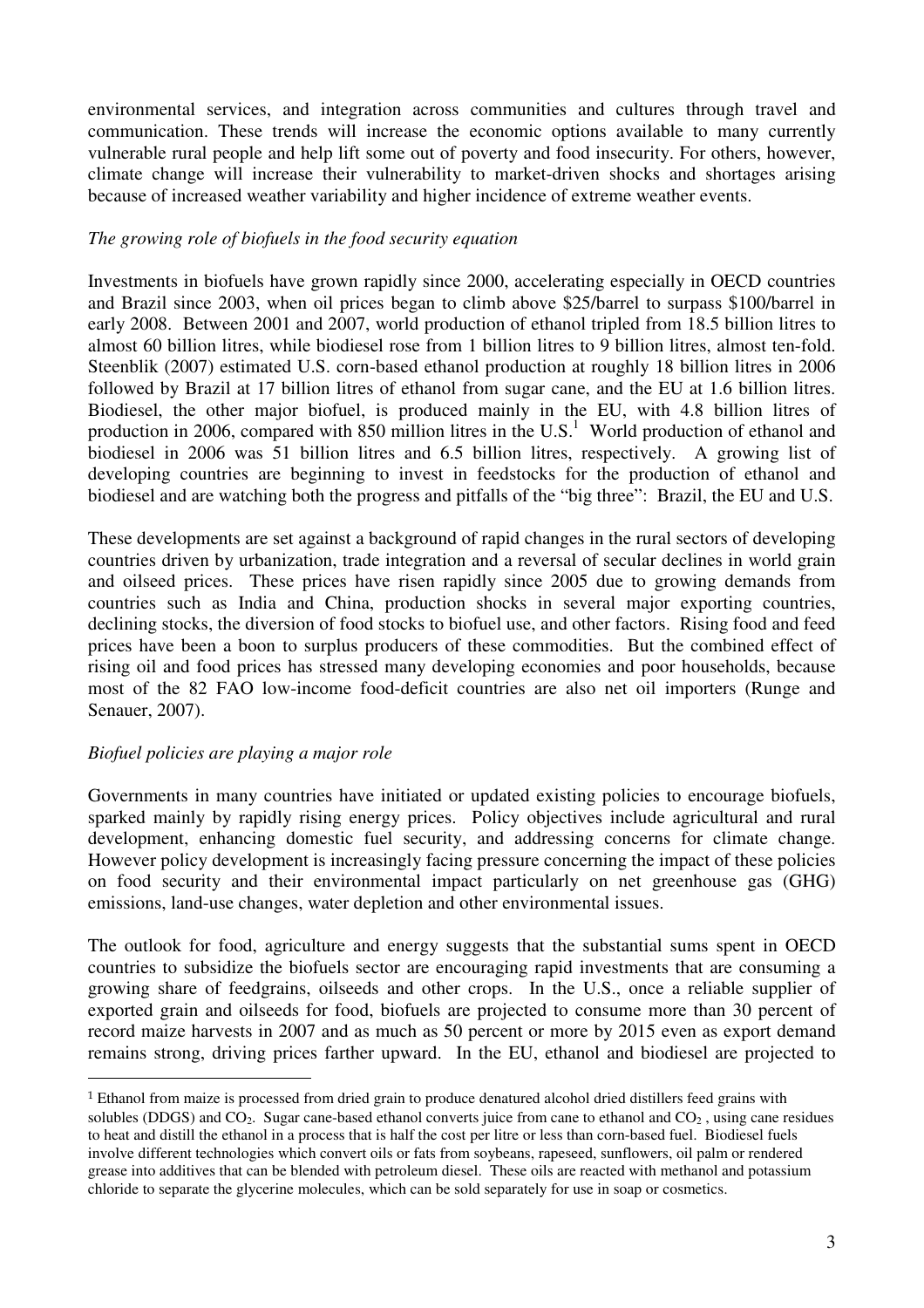increase oilseed, maize and wheat usage from negligible levels in 2004 to roughly 21, 17 and 5 million tonnes, respectively, in 2016 (OECD-FAO, 2007).

Government supports underpinning the biofuels industry have grown rapidly; it is fair to say that until oil prices began rising rapidly after 2004, biofuels would have been unprofitable without these subsidies, which in 2006 totalled more than 11 billion dollars in the OECD countries (de Gorter and Just, 2008; Steenblik, 2007). This support has expanded since 2005, notwithstanding the rise in oil prices to over \$100/barrel. The U.S. leads this list, with over 6 billion U.S. dollars in annual support, followed by the EU with about 4.8 billion U.S. dollars. Brazil has also based its sugar cane-based industry on a variety of direct and indirect subsidies, which have declined in recent years.

Five main policy instruments support the biofuels industry, apart from the crop price supports that encourage production of feedstocks. The first of these are mandates (sometimes described as "renewable fuels standards"). In the U.S., 2007 energy legislation raised mandated production of biofuels to 36 billion gallons by 2022. The EU set targets for biofuels at 2 percent of liquid motor fuel demand in 2005, and at 5.75 percent by 2010, accompanied by mandatory blending requirements in nine Member States. As a prelude to new mandatory requirements, in January 2007 the European Commission announced new pollution standards for motor fuels based on developing methods to measure the carbon-output of different fuels and certification of life-cycle carbon emissions, in recognition of growing concerns over the GHG implications of the biofuels industry.

The second main set of instruments is direct biofuel production subsidies, which also raise feedstock prices. In the U.S., blenders are paid a 51 cent-per-gallon "blender's credit" for ethanol, and a \$1.00 credit for plant-based biodiesel. These are topped off by additional volumetric credits in many U.S. states. The EU pays subsidies to turn surplus low-grade wine into alcohol fuel as part of its "crisis distillation" policy.

The third main policy instrument is a tariff on imported biofuel to protect domestic production from competition, such as the 54 cent-per-gallon U.S. tariff on imported ethanol markets. The U.S. thus now converts over 30 percent of its feed maize, in which it has a distinct comparative advantage, to ethanol, which the 54 cent-per-gallon tariff demonstrates has a clear comparative disadvantage against competitors. The EU's tariff on denatured ethyl alcohol adds 50 percent to the cost of imported ethanol.

Fourth are subsidies for the distribution, storage and transport of biofuels. Ethanol requires distribution, transport and storage to be separate from petroleum fuels because it contains water and is corrosive to petroleum facilities. In order to encourage the construction of biofuels facilities, the U.S. applies a 30 percent "fuel property tax credit" for installing E-85 facilities. It also subsidizes flexible fuel vehicles by exempting them from fuel-economy (CAFE) standards.

A final set of subsidies to the industry involves public grants to support R&D into better conversion technologies, notably "2<sup>nd</sup> generation" cellulosic biofuels. The U.S. Department of Energy has paid six "pilot" cellulosic plants a total of 385 million dollars to subsidize cellulosic ethanol, a measure of its current lack of competitiveness. It is important to note that despite the 21 billion gallon U.S. cellulosic mandate (part of the 36 billion gallon mandate for 2022), no cellulosic ethanol has yet been produced in the U.S. on competitive commercial terms. And unless production of U.S. ethanol shifts significantly away from the U.S. Cornbelt, the incentive to grow and supply any feedstock but maize (now priced at highs in excess of \$6.00/bushel) will be limited.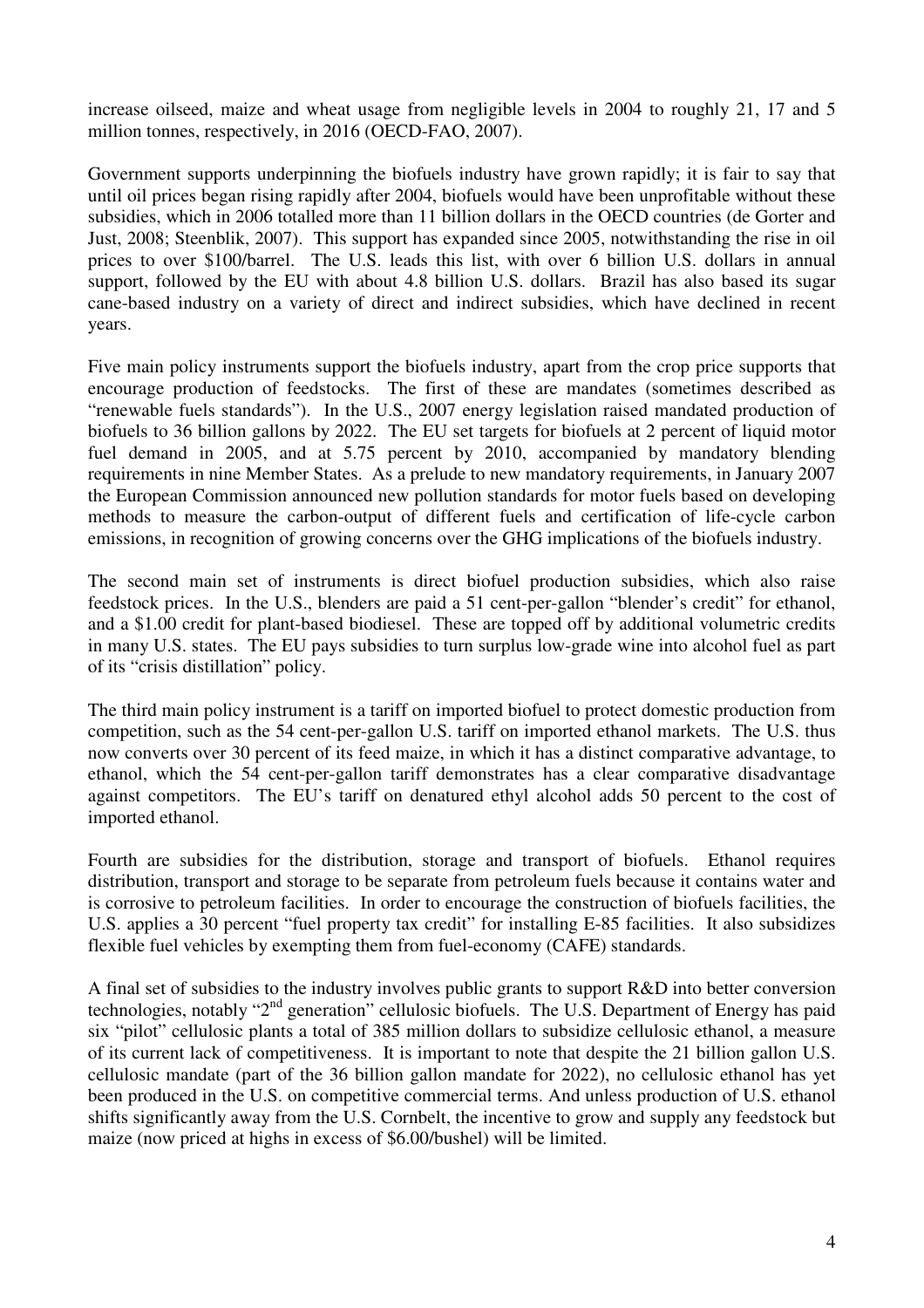The combined effect of these subsidies, especially in the U.S. and EU, together with the rapid increases in the price of oil (for which biofuels are a substitute) has been to encourage further expansion of ethanol and biodiesel production capacity. The result: ethanol producers can pay higher and higher prices for feedstocks, illustrated by the near-record early 2008 levels of maize, soybean and wheat prices. While these prices may return to their secular trend levels at some point (if yield increases and hectares opened to new plantings occur) projections suggest they may go 30- 50 percent higher in the short-run, even assuming normal weather and yields.

In developing countries, meanwhile, the ability to pay comparable subsidies to biofuels does not exist. Still, many developing countries, such as Angola, Malaysia and Thailand are encouraging ethanol and biodiesel production (from sugar cane, oil palm, sugar and cassava). Many more are considering how they can be part of the biofuels boom, and if the employment and rural development opportunities are worth land conversion to supply feedstocks and produce biofuels.

# **Assessment of the impact of biofuels**

Careful assessment of these trends has given rise to criticisms from economists, ecologists, and NGO's who point to gaps in our state of knowledge and call for additional analysis of biofuels' effects. In making assessments of these impacts, it is important to disentangle the impact of biofuel development as driven by the current and prospective economics surrounding investments in both first and second generation biofuels, from the impact of biofuel policies themselves, which have been undertaken to affect this development.

The economics surrounding biofuel development are complex, from agricultural producers, to processor/biofuel producers, to distributors and consumers, where profit or cost minimization rules work to signal resource allocation and consumption, subject to different technological situations and infrastructures that are very different by country, and which are changing significantly over time. Higher oil/energy prices are a fundamental trigger that, depending on local economics may create incentives for biofuel production from various feedstocks, using required resources in competition with other demands. The consequences for local economies or for international markets depend on many economic factors that also include industrial organization, depend critically on local resources and contexts, including market size and trade. The environmental impacts are not fixed but vary according to economic conditions and technologies. Full assessment of these is required for policy development that is oriented to achieving objectives for biofuel development.

There are three main impact areas:

- Economic distortions and unintended consequences of policies.
- Food prices and food security in poor households, especially in food-importing developing countries.
- Environmental and ecological impacts on land-use, air and water quality, water quantity, and global GHG emissions related to climate change.

#### *Economic Distortions of Biofuels Subsidies*

As one set of subsidies for biofuels has been layered on pre-existing ones, and as national subsidies have been joined by state and sub-national supports, their effects are often complex and contradictory. For example, the U.S. credit of 51 cents-per-gallon is often argued to be offset by the 54 cent-per-gallon tariff (largely by ethanol producers themselves, who suggest, erroneously, a sort of budget neutrality). The mandates provided under 2005 and 2007 legislation were laid on top of the blender's credit and tariff. It is clear that without at least some of these subsidies, ethanol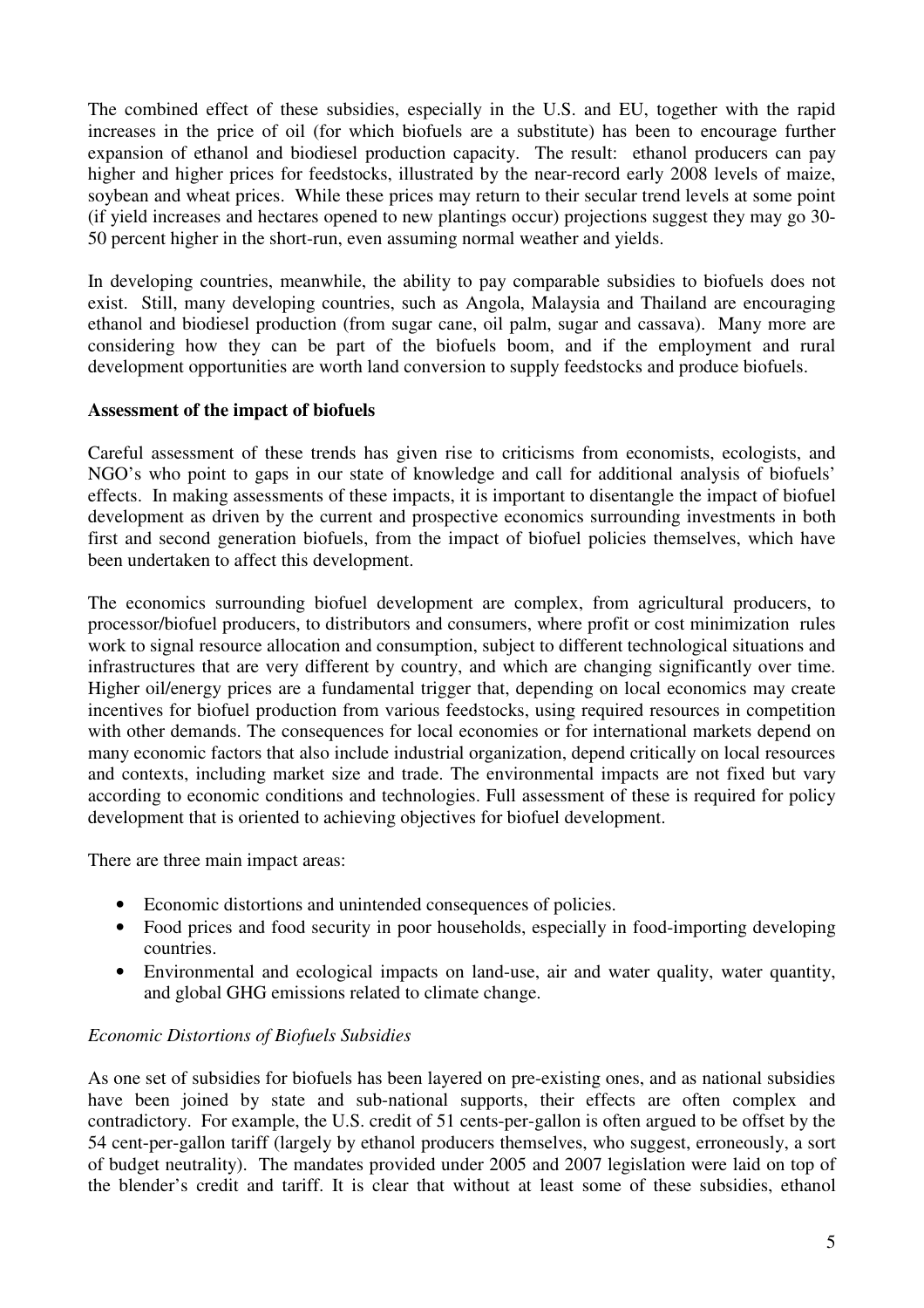production in the U.S. would not have been viable. But their combined effects, including the U.S. 36 billion gallon mandate by 2022, have encouraged new construction of ethanol plants. These may be thought less risky than is in fact the case, especially as rising maize prices (the feedstock of 95 percent of U.S. plants) also raises primary input costs (as well as the cost of soybeans, the indirect feedstock for soy-biodiesel). Even with mandates and blenders credits, rising feedstock prices, combined with logistical problems in delivery of ethanol due to lack of infrastructure, created gluts and declining ethanol prices in 2007.

A recent analysis by de Gorter and Just (2008) illustrates the substantial losses in welfare resulting from the combined effect of blender's credits and mandates, and argues that the ironic result is to subsidize U.S. gasoline consumption, exactly the opposite of ethanol's purported intent of reducing reliance on petroleum fuels. Results from global models that include commodity markets and biofuel production linked to feedstock demand, point to the sizable impact of policies on biofuel production, commodity production, trade and prices on both the global and national contexts. While quantitatively, OECD policies show the greatest impact, in particular those of the United States and European Union, the growth of production subsidies/tax incentives, consumption mandates and border policies in a myriad of countries is creating a cumulative impact and leading to a global policy error in which prices of resources and outputs are not priced appropriately for their efficient use.

Biofuels policies, reliant on both high domestic subsidies and border protection through tariffs, also contradict the goals of the Doha Round to reduce domestic subsidies and expand market access to developing countries. In this respect, they mirror the most distorting aspects of domestic support and border measures practiced in the farm sector, and discourage developing countries from investing in biofuels as an export-promotion strategy. Biofuels are not now classified consistently in the harmonized classification system, and policies may be considered under varying texts of WTO, including those respecting agricultural goods, industrial goods, and possibly environmental goods.

# *Food Prices and Food Security in Poor Households*

The rapid increase in grain and oilseed prices due to biofuels expansion represents a shock to food prices worldwide. In the OECD countries, the effect has been felt especially in relation to animal agriculture – the beef, pork, poultry, eggs and milk resulting from maize and soybean-derived feeds. In the U.S., the consumer price index for food calculated by USDA increased in 2007 by 4 percent, the highest annual increase since 1990, and is projected to rise in 2008 by another 3.0-4.0 percent. The index of meat prices rose in 2006-2007 by 3.3 percent, poultry by 5.2 percent, eggs 29.2 percent, and dairy products by 7.4 percent. Price effects were also felt in the processed food sector, where maize, wheat and soybean-derived products are prominent. Food manufacturers including canned and frozen vegetable producers have also felt the transmission effects of these food price shocks. As farmland was diverted from other crops to grow maize (U.S. maize acres expanded by 20 percent in 2007, mainly drawing land away from soybeans and land conservation programs such as the CRP), vegetable processing firms raised the premiums paid to contract growers to keep them from turning to maize. These cost increases will eventually appear in prices for canned and frozen vegetables.

Worldwide, maize prices rose 54 percent from 2004-2006, wheat prices 34 percent, soybean oil prices 71 percent and sugar prices 75 percent. In 2006-2007, this rate of increase accelerated, according to USDA (2008, p. 2), "due to continued demand for biofuels and drought in major producing countries." Maize prices rose 28 percent and wheat prices by 35 percent. In rich countries such as the U.S., these shifts fell most heavily on the poorest, who consumed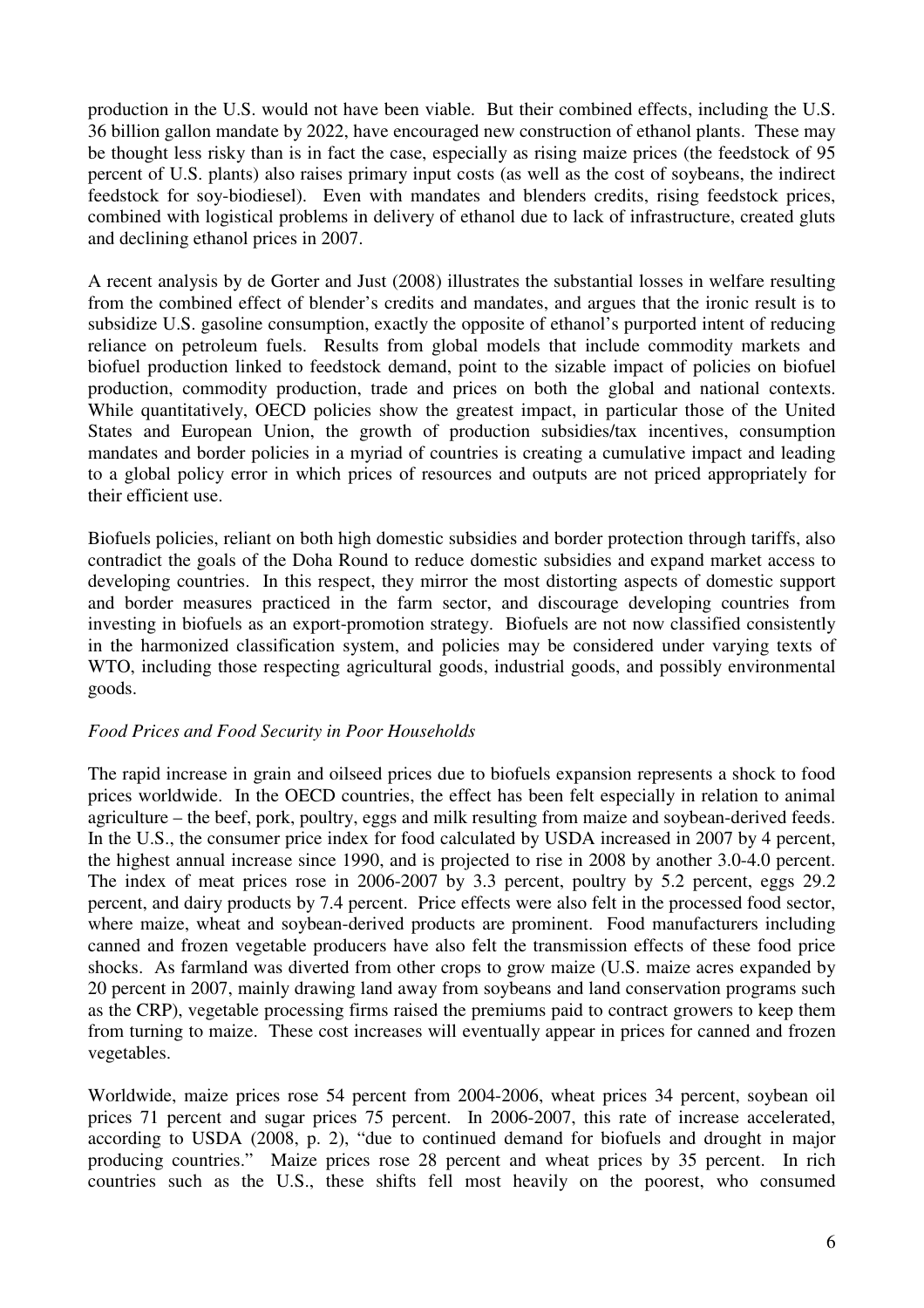disproportionate shares of processed foods and spent a higher percentage of disposable income on food in general. But it is in poor countries that the price increases posed direct threats to disposable income and food security. There, the run up in food prices (which the OECD in its ten-year outlook of 2006-2015 identified as a fundamental structural shift) the boom had a double-edge. For those producers of maize, soybeans, wheat or cassava that have surpluses to sell, higher prices offered new hope and opportunity. But for the nearly one-billion of the world's poor who are chronically food-insecure, they foretold deepening poverty and hunger (see Runge, et al., 2003). These are poor farmers in countries such as Bangladesh who can barely support a household on a subsistence basis, and who have little if any surplus production. They are also poor slum-dwellers in Lagos, Calcutta, Manila or Mexico City who produce no food at all. They are net-consumers of food, not producers, who spend as much as 90 percent of their meager household incomes just to eat.

#### *Environmental and Ecological Impacts*

Perhaps the most salient set of issues of biofuels policy relate to their local, national and global impacts on the natural environment. At the local level, water shortages due to the huge volumes necessary to process grains or sugar into ethanol are not uncommon, and are amplified if these crops are irrigated. Growing corn to produce ethanol, according to a recent study by the U.S. National Academy of Sciences (2007), consumes 200 times more water than the water used to process corn into ethanol, which involves about 4 litres of water per litre of ethanol, compared with 1.5 litres of water per litre of gasoline. Local complaints over odors and particulate pollution are also prevalent.

In well-watered areas, such as the Corn Belt of the Upper Midwest U.S., another more serious problem may arise. Maize plantings, which expanded by nearly 20 percent in 2007 in response to ethanol demands, required extensive fertilization, adding to nitrogen (N) and phosphorus (P) loadings that run off into lakes and streams and eventually enter the Mississippi watershed. This runoff is aggravated by systems of subterranean tiles and drains (98 percent of Iowa's arable fields are tiled) which accelerates field drainage into ditches and local watersheds (Petrolia, 2005). As a result, loadings of N and P into the Mississippi, and hence the Gulf of Mexico, encourage algae growth and eutrophication, starving the Gulf of oxygen needed by aquatic life and enlarging the hypoxic "Dead Zone." Using data from the U.S. Geological Service, which keeps track of the Dead Zone, scientists predicted in 2007 that it would expand in 2007-2008 to 22,127 km2 – 25 percent higher than the year before and its largest extent since measurements began in 1985 (Turner and Rabalais, 2007).

While Brazil reports ample water supplies for its ethanol industry, and sufficient suitable land to allow continued expansion of cane, land use pressures elsewhere appear less neutral. In general, sugarcane production in most areas does not rely on irrigation, and the most competitive sugar producing regions have ample water supplies. In a recent evaluation of forest cover and land use, Righaleto and Spracklen (2007) note that to substitute ethanol and biodiesel for petrol and diesel by 10 percent in the U.S. would require 43 percent of current U.S. cropland for biofuel feedstocks (whether 1st or 2nd generation), the EU would need to commit 38 percent of its cropland base. Otherwise, new lands will need to be brought into cultivation, drawn disproportionately from those more vulnerable to environmental damages.

Two recent studies focused on the question of carbon loadings and GHG emissions due to land use shifts resulting from biofuels. Fargione, et al. (2008) argue that if land is converted from rainforests, peatlands, savannas or grasslands to produce biofuels, it will immediately incur a "carbon debt." Calculating the savings on greenhouse gas emissions from biofuels compared to fossil fuels, the authors calculate the time in years necessary to repay this debt. In the case of maize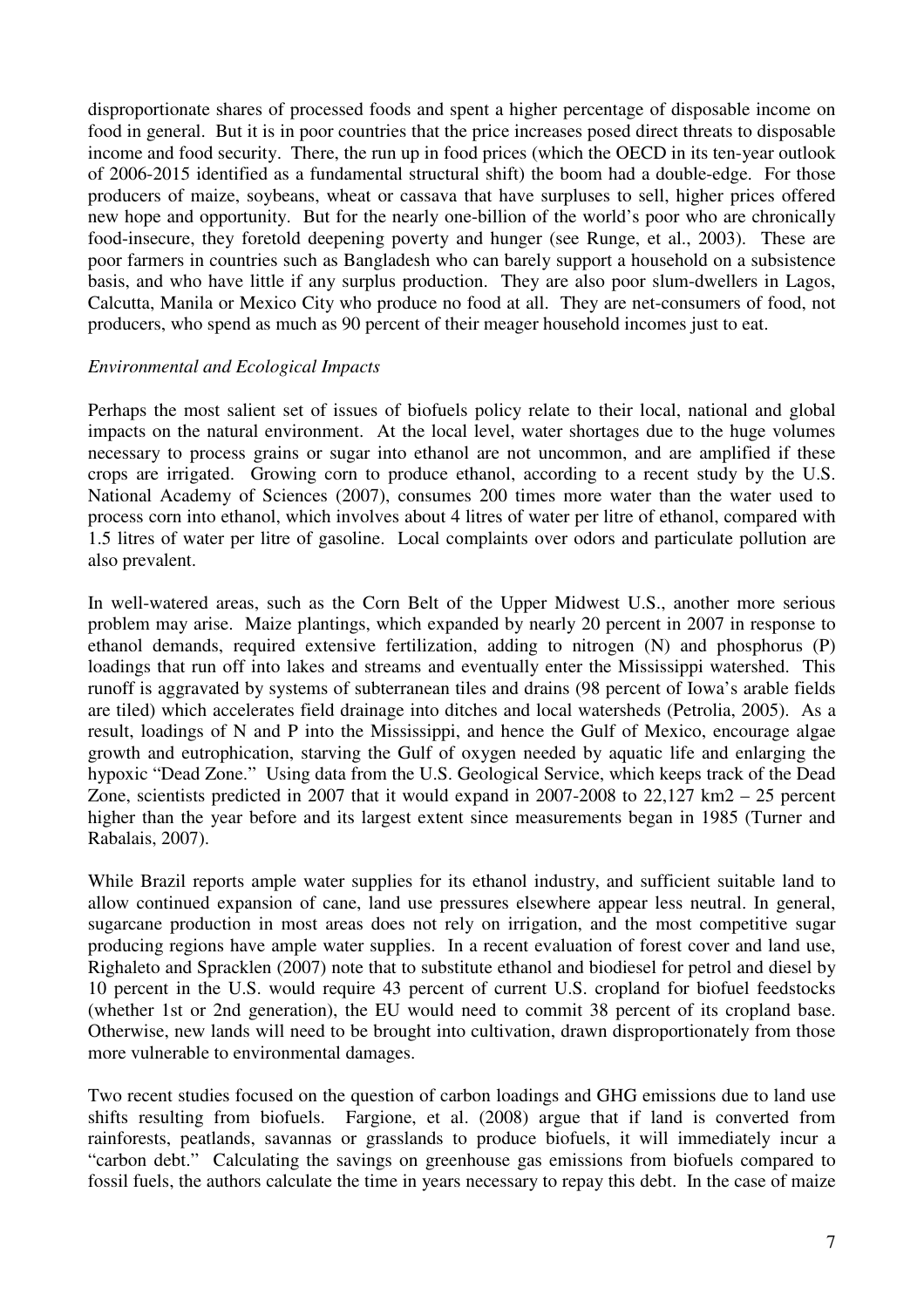for ethanol, this time is 93 years (48 years if grown on "abandoned" cropland); for soybean biodiesel from rainforest it is 319 years; for palm oil biodiesel 423 years on peatland rainforest. In light of the urgency of actions to confront global warming, this long "payback" to biofuels is disappointing, suggesting that other measures would be far more effective in facing GHG challenges.

Searchinger, et al. (2008) examine how land-use changes for biofuels feedstocks may displace crops previously grown to new areas which then require further land use conversions. Using a worldwide agricultural model to estimate emissions from these land use changes, they estimate that corn-based ethanol nearly doubles greenhouse emissions over 30 years, and increases greenhouse gases for 167 years. (These impacts would be reduced to the extent that crop yield growth accelerates in response to higher commodity prices—rather than growing at trend rates as assumed in their analysis.) Biofuels from switchgrass, if grown on U.S. corn lands, would increase greenhouse emissions by 50 percent.

A third study emphasizes the links from the heavy applications of nitrogen needed to grow expanded feedstocks of maize and rapeseed (Crutzen, et al., 2007). The nitrogen necessary to grow corn and rapeseed releases N2O into the atmosphere, a greenhouse gas 296 times more damaging than CO2, and contributes more to global warming than biofuels save through fossil fuel reductions, making them net greenhouse gas negative. These results do not even include the fossil fuels used on farms or for fertilizer and pesticide production.

Models of climate change reinforce a need to continue analysis of the impacts of biofuels to determine whether certain feedstocks are negative, neutral or positive in their effects on GHG emissions. They conclude that conventional feedstocks perform inadequately for environmental criteria, especially if cultivation leads to conversion of grassland or forests. Models clearly point to the conclusion that the use of cellulosic feedstocks in second generation biofuels can achieve positive or neutral effects, underscoring the need to move rapidly in this direction.

# *Whither Food Security?*

With respect to food security, there is reason for concern over the current effects of biofuels. The high food prices of 2006 increased the food import bill of the developing countries by 10 percent over 2005. But by the end of 2007, the annual rate of increase was estimated at 28 percent. Some countries stand out for their vulnerability to price increases. Work by IFPRI (2007) shows that in rural Ethiopia the share of food expenditures in was 70 percent in 1999 and the share of energy was 10 percent. Corresponding shares for Bangladesh were 66 percent and 9 percent, and for Tajikistan 71 and 5 percent respectively. Scenario analysis to 2020 suggests that real commodity prices could increase 25-60% under a large expansion of biofuel production, and calorie availability would be significantly affected in many already undernourished countries.

Other research shows similar findings. The Economic Research Service of USDA Food Security Assessment model of 70 low-income countries estimates the "food gap": the "amount of food needed to raise consumption of all income groups to the nutritional requirement of roughly 2,100 calories per person" (USDA, 2008, p. 4). A baseline scenario of the food gap in 2016 assumed a 1 percent annual food price increase from 2007-2016, resulting in a food gap of 25.2 million tons by 2016. But if the estimated 28 percent grain price increase actually occurring in 2007 is used, followed by an assumed return to 1 percent annual increases thereafter, the shock raises the food gap by 8 percent *in one year* to 27.2 million tons. When broken down by region, Latin America and the Caribbean experience a 24 percent increase, while Asia's increase is 9 percent and Sub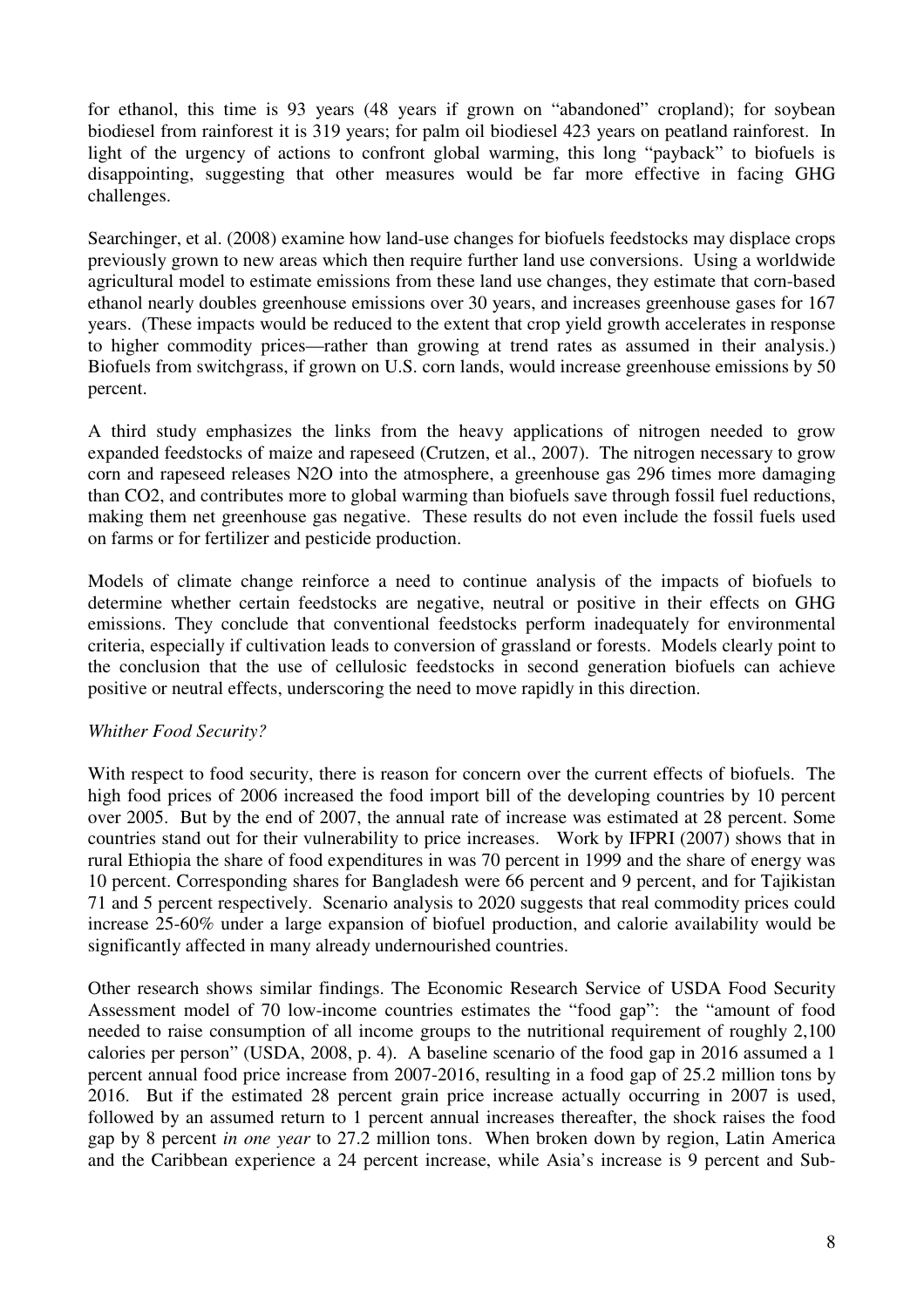Saharan Africa's is 6 percent. Certain countries, such as Guatemala, Honduras and Peru, see food gap increases of more than 20 percent.

The consequences of such a shock are also noteworthy in relation to available food aid. Even given the unrealistic assumption that a 28 percent food price increase in 2007 will be followed by a return to 1 percent increases from 2008-2016, the quantity of food aid donations, which averaged 7.5 million tons a year from 2004-2006, falls to 5 million tons by 2016 with constant spending, covering only 17 percent of the projected food gap, compared with 25 percent coverage in 2006. To maintain the 2006 level of food aid at 8 million tons, food aid budgets will need to rise by 35 percent over the next decade (USDA, 2008, p. 6).

However, despite the foregoing, biofuel development does not have to be adverse for economic welfare and food security, especially if production is allowed to find its natural competitive equilibrium, in which government policies are more efficiently aligned to objectives, and do not distort resource allocation. There can be also positive effects of biofuel development, depending on specific circumstances. Biofuels are a new driver for investment in agriculture, the sector on which most of the rural food insecure depend for their livelihoods. Biofuels can increase value added to agricultural land, offer new market opportunities and boost demand for labour. Solid fuels could help the rural poor as cleaner sources of energy than current sources, helping to improve health. These need to be assessed carefully, and more than just at the aggregate level.

If as many experts predict,  $2<sup>nd</sup>$  generation biofuels come on stream during the next decade or two, this may create new livelihood opportunities and improve food security for many currently vulnerable people living on degraded lands where lignocellulosic feedstocks could eventually be produced. Such a development would also constitute a good option for mitigating and adapting to climate change on these lands, since the introduction of woody vegetation would sequester carbon, improve the water retention capacity of the soil and reduce erosion.

Even without  $2<sup>nd</sup>$  generation biofuels, the mix of feedstocks and biofuels in use is likely to change over the medium-term. For example, FAO projects that traditional sources of biofuel will decline in importance as opportunity costs for labor increase and rural people can no longer afford the time to collect fuel wood or burn charcoal. At some point rising prices for oil will make methane (biogas) competitive and eventually, butanol is likely to replace ethanol for mixture with gasoline as a transport fuel.

Diversification of biomass feedstocks, including greater use of agricultural and municipal wastes as well as of a greater variety of biofuel crops and woody vegetation as these become economically attractive, may contribute to fuel security at all levels - an increasing concern for many countries in the face of tightening crude oil markets.

# **Possible technical and policy responses: national, regional, international**

Technical responses are necessary to the foregoing impacts of biofuels on:

- Economic distortions and unintended consequences.
- Food prices and food security.
- Environmental and ecological impacts, including GHG emissions.

The first issue, economic distortions and unintended consequences, requires detailed technical analysis of known and thus far unknown and unstudied interactions between policy instruments. Both de Gorter and Just (2007, 2008) and Steenblik (2007) have pointed to some of the unintended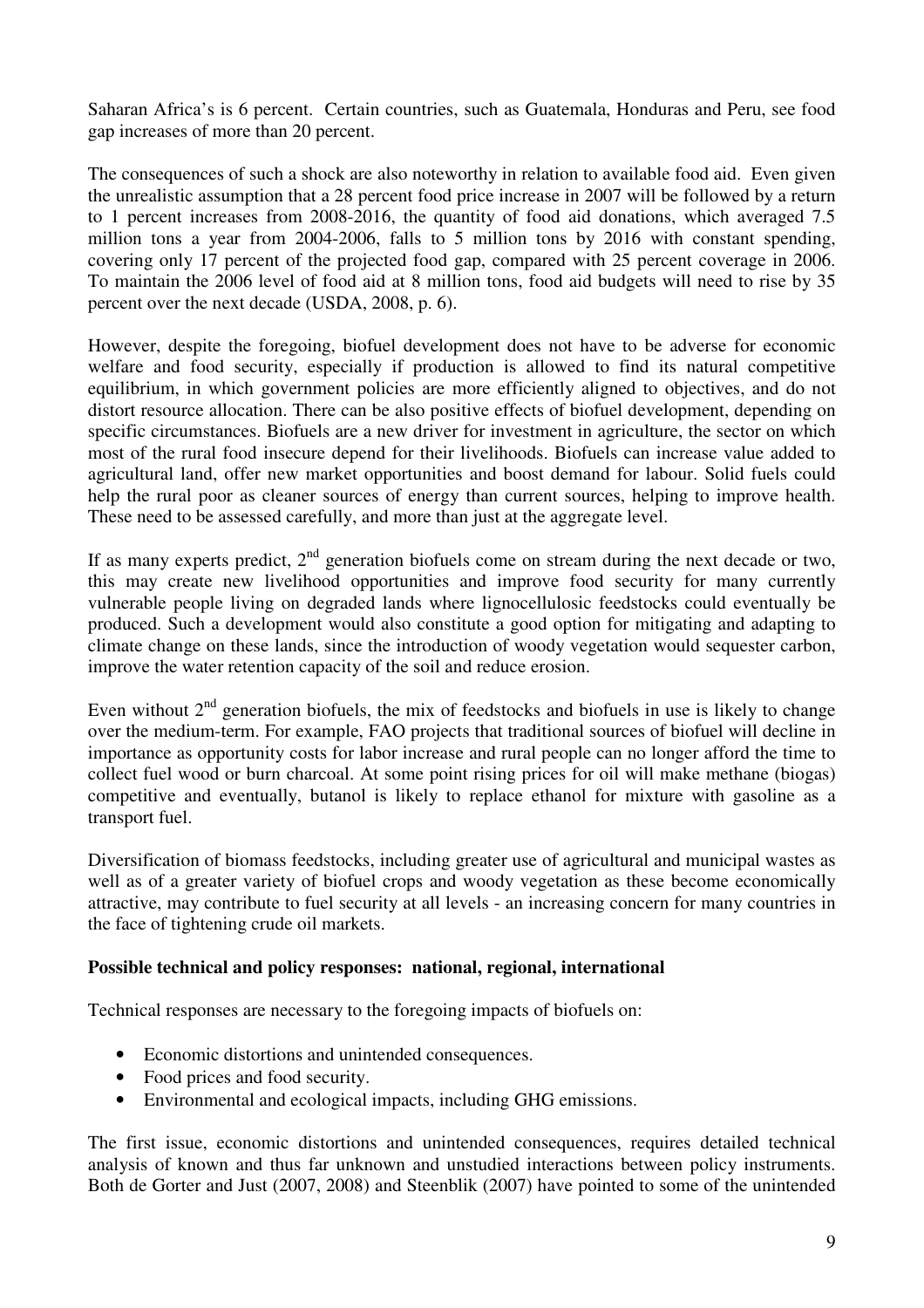consequences of "subsidy stacking". FAO and governments should undertake technical reviews respecting food security, "subsidy stacking" and the environmental impacts of biofuels expansion. Especially where assessments are global or transboundary in nature, multilateral review by FAO/OECD, WTO and other groups such as UNEP may be appropriate. It is fundamental that biofuel policies be reviewed with respect to their classification at WTO, in order to provide guidance and discipline for policy development in a manner that limits transborder policy spillovers, and enables a rational development of the global biofuel industry.

The second issue, prices and food security requires further analysis by FAO/OECD and member governments of threats to food security posed by run-ups in commodities prices, especially in countries most vulnerable to grain price increases and in most need of food aid to alleviate the food gap—including analysis of the impact of price increases on employment and incomes.

The third area, environmental and ecological impacts, requires technical assessments at all levels – regional, national and international. At the subnational level, monitoring of water resource quantity and quality, including groundwater depletion and surface water pollution from nitrogen and phosphorus loadings, will be critical, as will be analysis of the impact of price increases on production practices and crop yields. At the national and international level, ocean pollution (such as the Dead Zone in the Gulf of Mississippi) must also be monitored. Finally, the GHG emissions resulting from biofuels require full life-cycle assessments of land and forest clearing, alternative feedstocks, and the use of fossil fuels and fertilizers to grow them.

These reviews and assessments do not require the creation of a separate multilateral entity. FAO/OECD are well placed to undertake these under their current authority. However, it would be useful for FAO/OECD to develop some type of globally-based information and data clearinghouse on biofuels and the issues and challenges they pose.

# **Main findings and recommendations**

The main findings and recommendation of this technical report are stated below.

- Rapid increases in biofuel production have important implications for global food security and climate change.
- These developments are set against rapid changes in the rural sectors of developing countries driven by urbanization, trade integration and reversals in secular declines in world grain and oilseed prices.
- Most of the world's food insecure countries are also net oil importers, caught between rising petroleum and food prices.
- Rapid increases in biofuels production are supported both by escalating oil prices (for which biofuels are a substitute) and by expanding subsidies and mandates.
- Biofuels are also subject to border protections, distribution, storage and transport subsidies, and sponsored R&D into conversion technologies for cellulosic or " $2<sup>nd</sup>$ generation" biofuels. Biofuel trade is not classified consistently in the harmonized system, and this is required if future WTO discussion on appropriate disciplines for biofuel tariffs and subsidies are to be discussed.
- Many developing countries, who cannot afford subsidies, are considering how they can benefit from the biofuels boom, and if the employment and rural development opportunities are worth land conversion to supply feedstocks and produce biofuels.
- These trends have given rise to criticisms from economists, ecologists and NGOs, who point to gaps in our state of knowledge and call for additional analysis of biofuel's effects in three main impact areas: (1) ) economic distortions and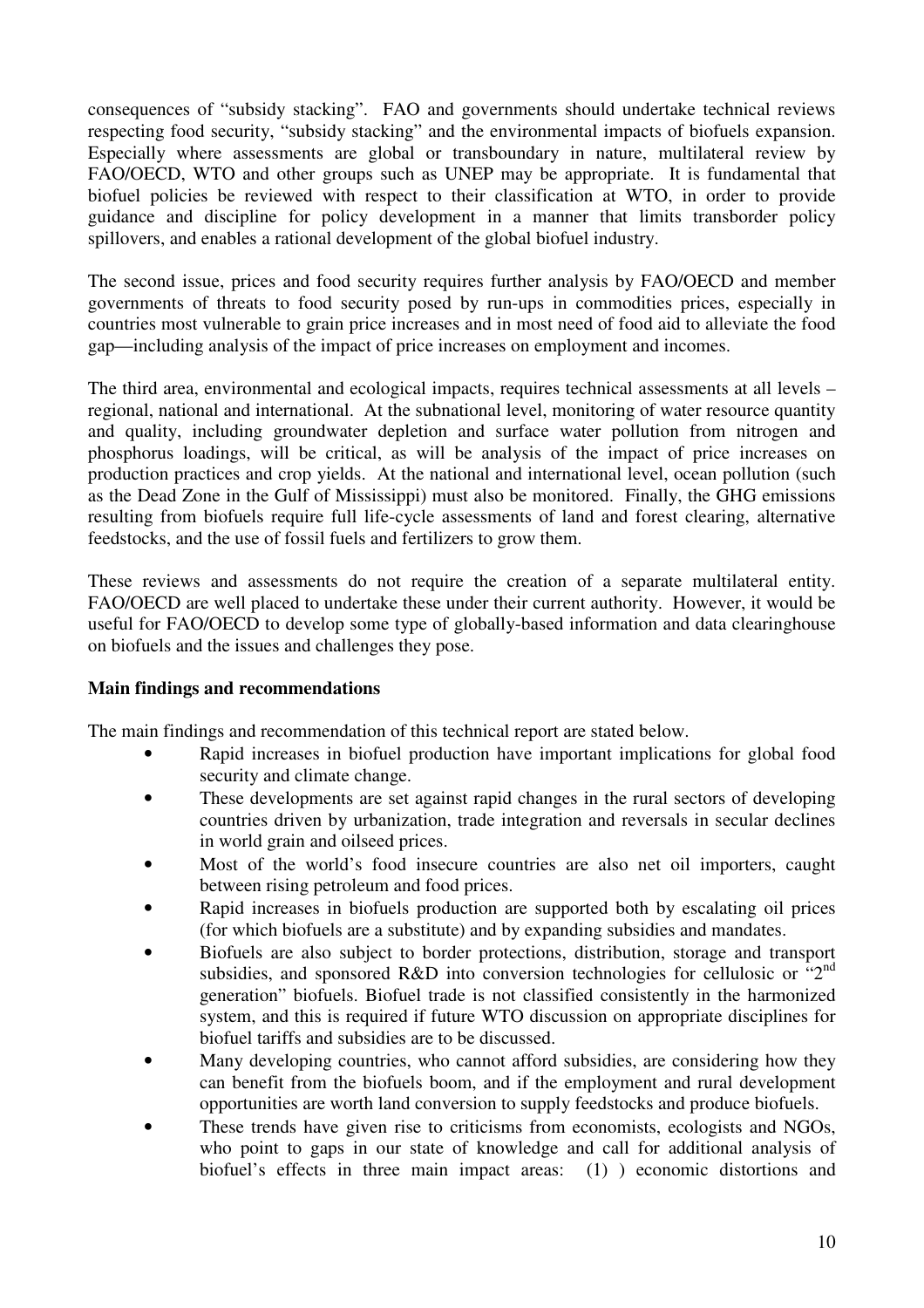unintended consequences of OECD subsidies; (2) food prices and food security in poor households, especially in food-importing developing countries; (3) environmental and ecological impacts on land-use, air and water quality, water quantity and global GHG emissions related to climate change.

- Technical responses to these issues are necessary and require further analysis by FAO/OECD and member governments in all three impact areas, including a matrix evaluating costs and environmental impacts of various biofuel feedstocks in different countries and agro-ecological subzones.
- Policy responses are also urgently needed, in which the technical responses noted above inform policy reforms built around a set of principles and criteria described in the conclusion of this report.
- There is no need for a separate multilateral entity on biofuels; FAO/OECD are wellplaced to provide guidance to governments. However, they might develop a globally-based information and data clearinghouse on biofuels.

# **Policy criteria for policy decisions**

In developing policies for the biofuels sector, the following principles can be helpful guideposts:

- Make policies more market-oriented and outward looking;
- Incorporate the full environmental impacts of trends, including air, land and water pollution, land use changes, and atmospheric  $CO<sub>2</sub>$  and  $N<sub>2</sub>O$  loadings;
- Initiate growth-enabling policies to promote R&D with the objective of improving economic and physical efficiencies of feedstock production and biofuel conversion processes
- Protect the poor and food-insecure as a priority, with attention both to food availability and oil import-dependency.